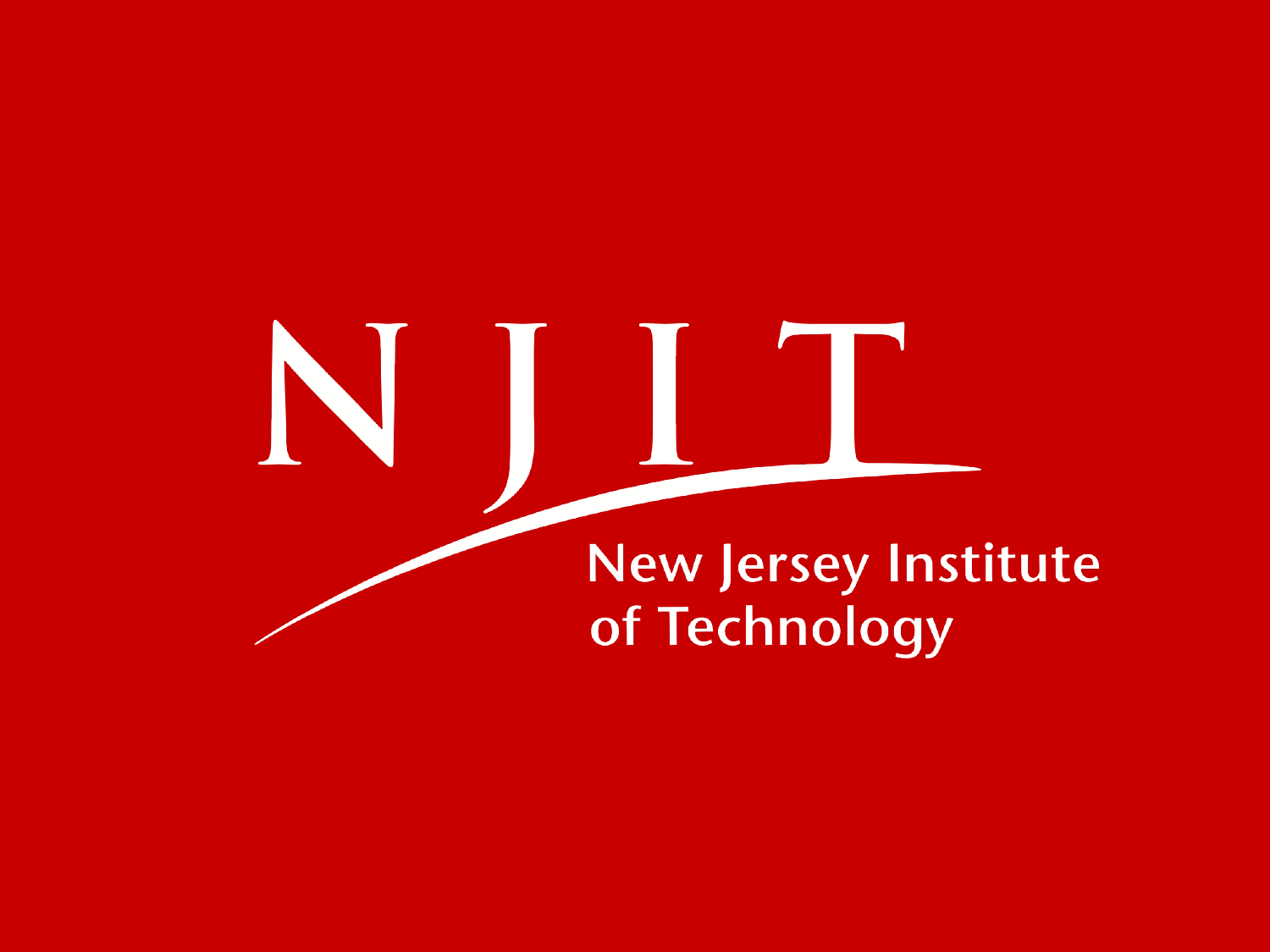

# US EPA & NJ DEP

# Universal Waste Program



- Established by US EPA in 1995 (40 CFR Part 273).
- Program refers to waste as "Universal" because they are common to all types of generators.
- Formerly managed as "hazardous waste".
- Program provides less-stringent procedures for storage and transport of Universal Waste compared to Hazardous Waste.
- Primary regulatory goals increase recycling and reduce illegal disposal practices.
- First adopted by New Jersey in 1996 (NJAC 7:26A).
- New Jersey added two categories of Universal waste, beyond the four recognized federally.
- Universal waste is classified in New Jersey's Recycling Regulations as "Class D Recyclable Material".

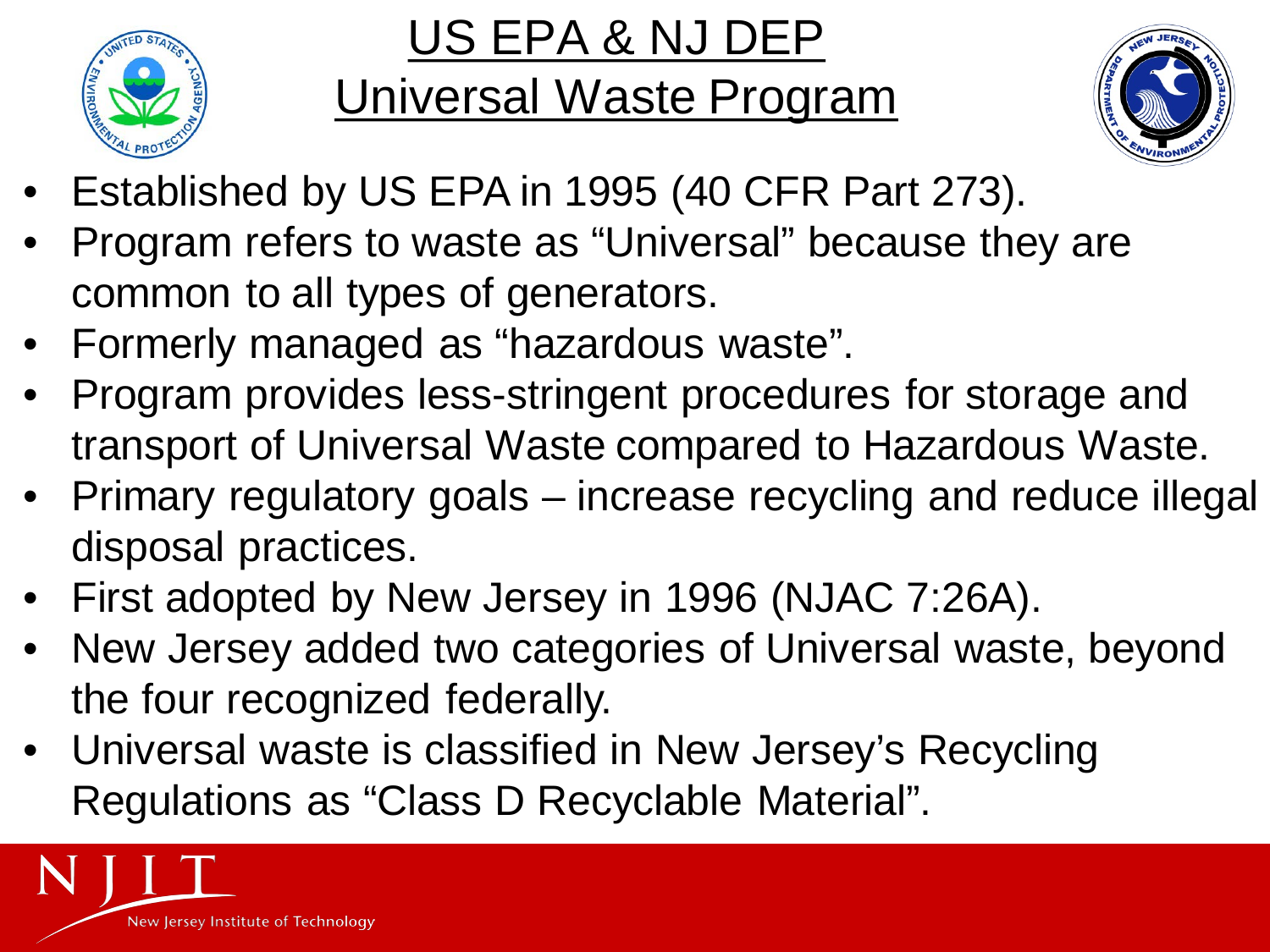## Universal Waste Management

Federal (EPA) Universal Waste Includes:

- Pesticides
- **Mercury Containing** Devices
- Lamps and Ballasts
- Used Oil
- **Batteries**

State of NJ (DEP) Universal Waste Includes:

- **Pesticides**
- **Mercury Containing Devices**
- Lamps and Ballasts
- Used Oil
- **Batteries**
- **Thermostats**
- Oil-based finishes
- Consumer electronics

 $\checkmark$  Other than pesticides, NJIT generates all these waste types

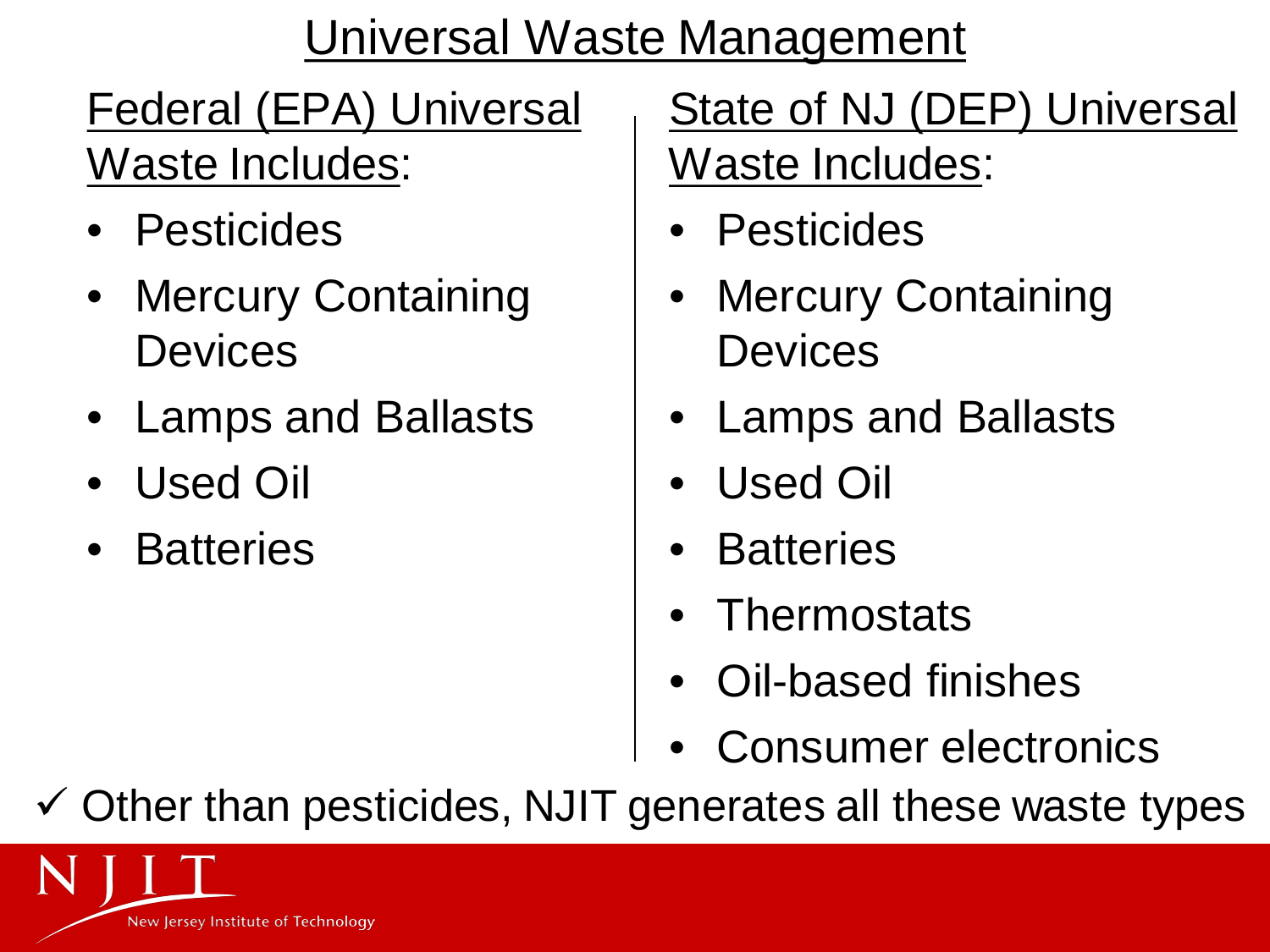## Examples of Universal Waste

- Non Lead Acid Batteries wet, dry, intact, and broken batteries. Alkaline batteries are managed as non-hazardous solid waste.
- Mercury-Containing Equipment thermostats, thermometers, barometers, and switches.
- Mercury Lamps fluorescent, neon, metal-halide, mercuryvapor and high-pressure sodium lamps.
- Pesticides are to be managed by the landscaping or pest control vendors.
- Consumer Electronics Computers, printers, copiers, cell phones, electronic pads, VCRs and TVs.
- Oil-based Finishes Paints, lacquers, stains and aerosol paint cans.

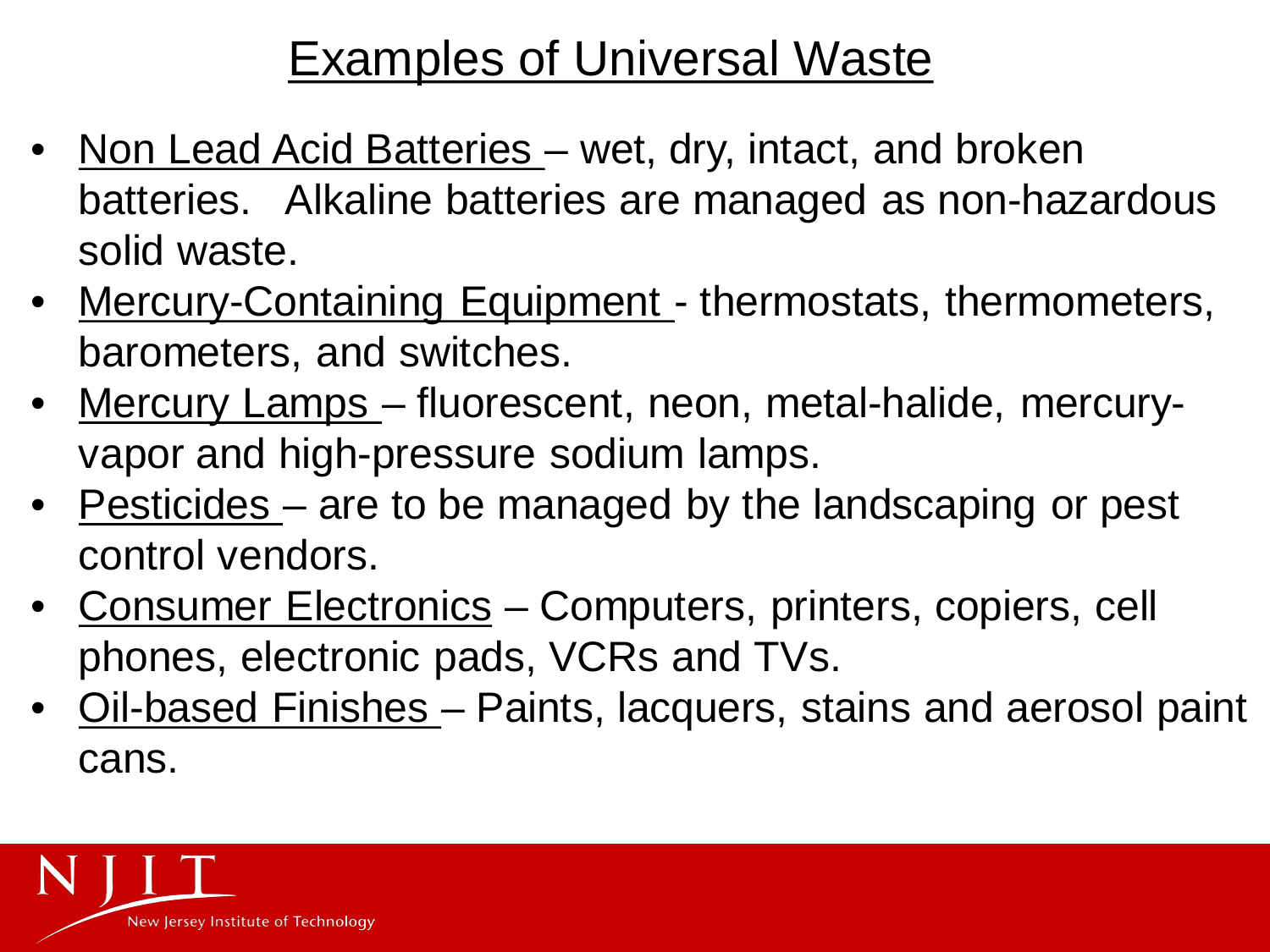Universal Waste Handler

- EPA defines a Universal Waste Handler, in part, as any generator of Universal waste.
- NJIT is a Small Quantity Handler of Universal Waste as it always has less than:
	- 5,000 Kg;
	- 11,000 pounds; or
	- 5.5 tons of Universal Waste on campus at any time.
- A Large Quantity Handler has greater than the amounts listed above of Universal Waste onsite at any time.
- Should NJIT become a Large Quantity Handler, it will remain a Large Quantity Handler for the remainder of the calendar year.
- Goal is to remove Universal waste as soon as possible to maintain NJIT's Small Quantity Handler status

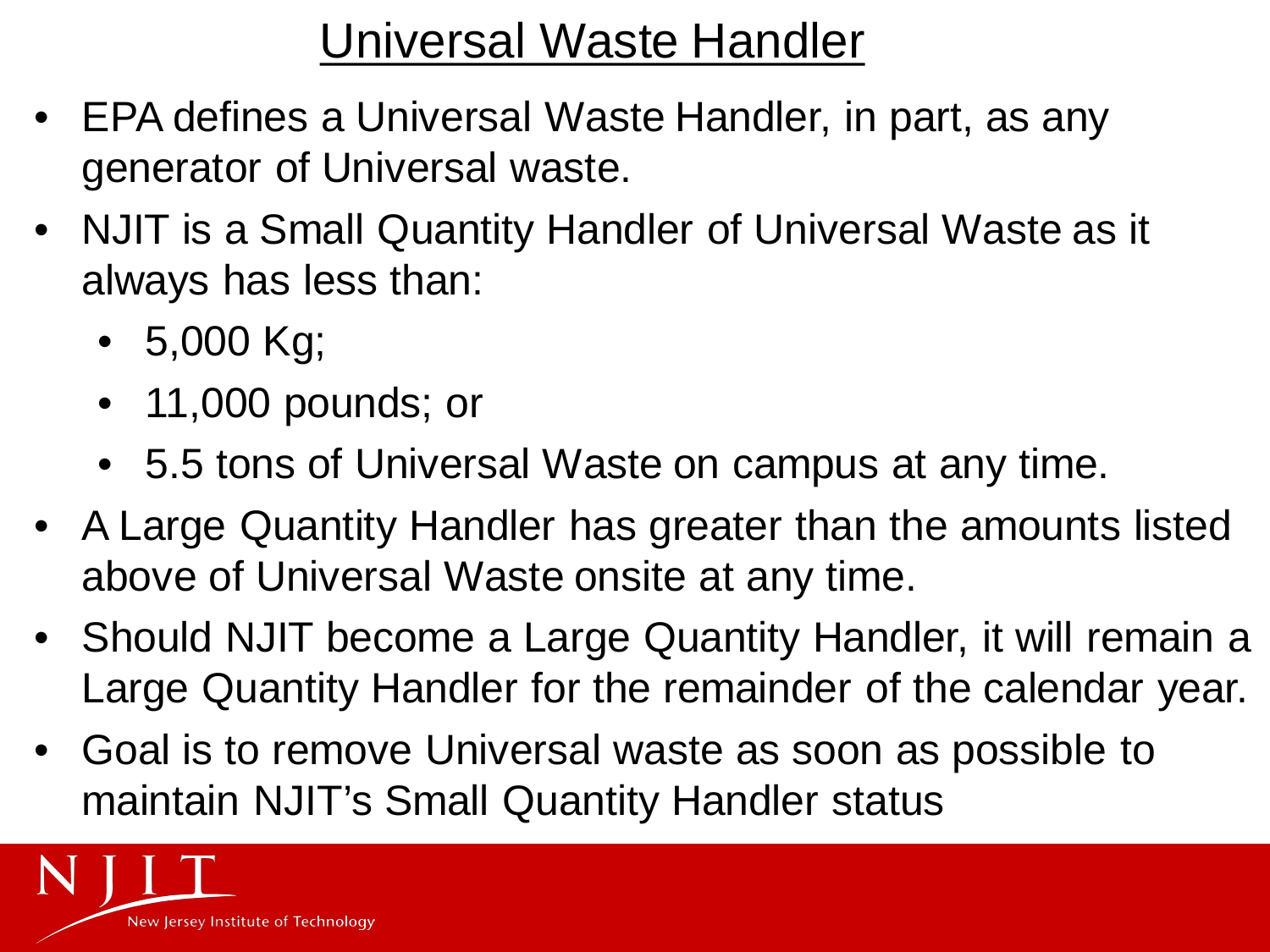- All Universal waste must be stored in a manner to prevent a potential release to the environment.
- The EHS Department has a wide variety of containers available to store different types of Universal Waste.
- For example, intact light tubes are stored in fiber drums while broken light tubes are stored in 55-gallon steel drums with tight

fitting lids.





#### Fiber Drum for Intact Light Tubes

New Jersey Institute of Technology

Steel Drum with Tight Fitting Lid for Broken Light Tubes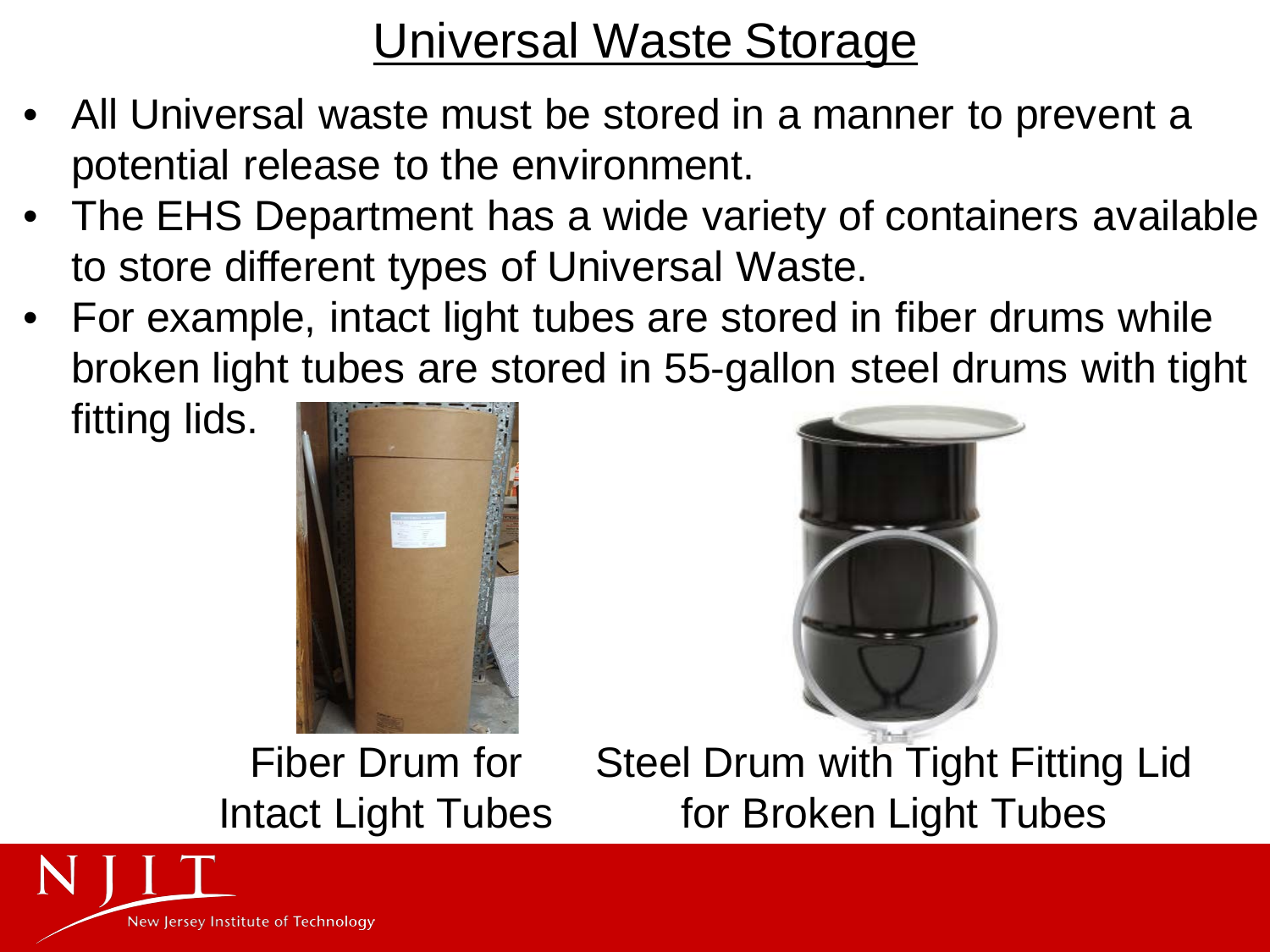• Similarly, intact batteries, ballasts, and switches may be stored in fiber drums while broken or batteries ballasts and switches are stored in 55 gallon steel drums with tight fitting lids.





Fiber Drum for Intact Batteries, Ballasts, and Switches

Steel Drum with Tight Fitting Lid for Broken Batteries, Ballasts, and Switches

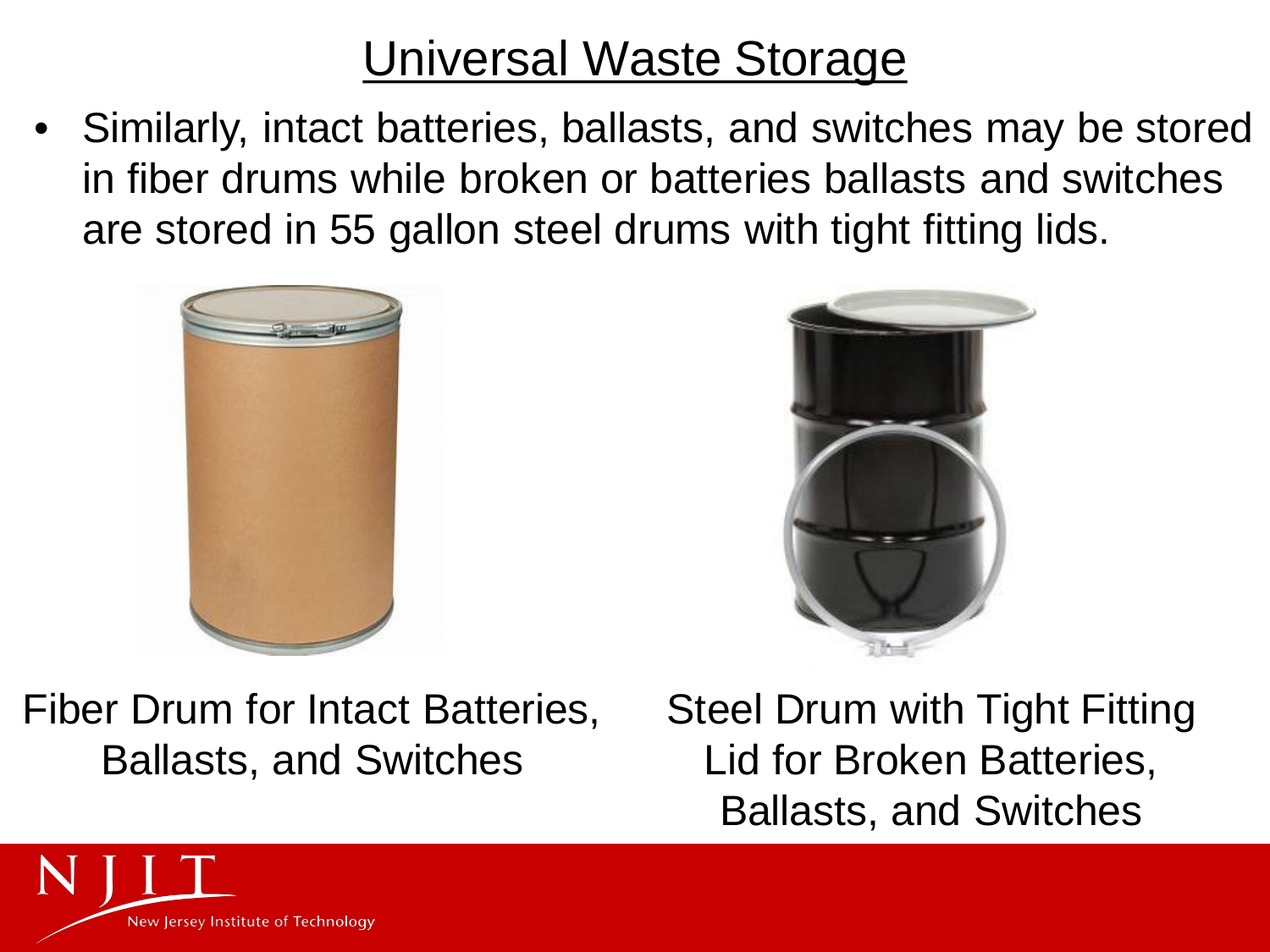A variety of other containers are available from EHS to properly store Universal Waste.



1-gallon plastic screw top container is appropriate for storage of a broken thermometer to prevent leakage of mercury vapor



5-gallon plastic container with tight fitting lid is appropriate for storage of a broken or breached Universal Waste batteries

Exception: Oil-based finishes (paint, lacquer, stain) are to be left covered in the manufacturers' original containers.

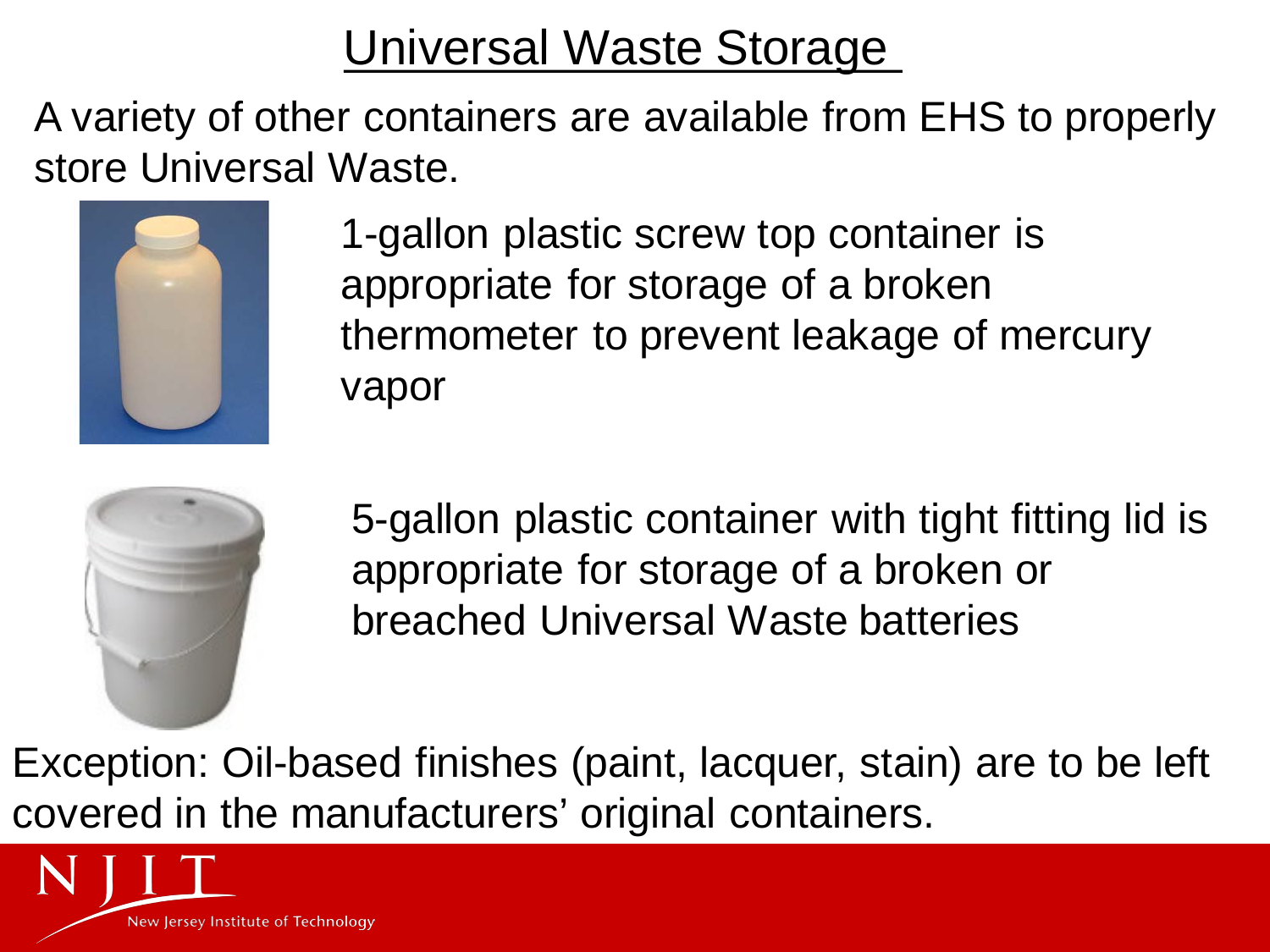#### Universal Waste Labeling

| $\mathsf{I}$                                                                                                                                                                                                                   |                             |
|--------------------------------------------------------------------------------------------------------------------------------------------------------------------------------------------------------------------------------|-----------------------------|
| <b>University Heights</b>                                                                                                                                                                                                      | Waste Removal Date          |
| Newark, NJ 07102                                                                                                                                                                                                               |                             |
|                                                                                                                                                                                                                                | <b>CHECK ALL THAT APPLY</b> |
| ( ) Battery (ies)                                                                                                                                                                                                              | ) Mercury Containing Device |
| ) Mercury Thermostat(s)                                                                                                                                                                                                        | ) Thermometer               |
| $( )$ Lamp(s)                                                                                                                                                                                                                  | ( ) Manometer               |
| ) Electronic Device(s)                                                                                                                                                                                                         | ( ) Switches                |
| ( ) Elemental/ Drained Mercury                                                                                                                                                                                                 | ( ) Gauges                  |
| ( ) Other, Describe : the contract of the contract of the contract of the contract of the contract of the contract of the contract of the contract of the contract of the contract of the contract of the contract of the cont |                             |

No matter which container is selected - All containers of Universal Waste must be properly labeled. Universal Waste labels must be filled out completely – including contact information.

New Jersey Institute of Technology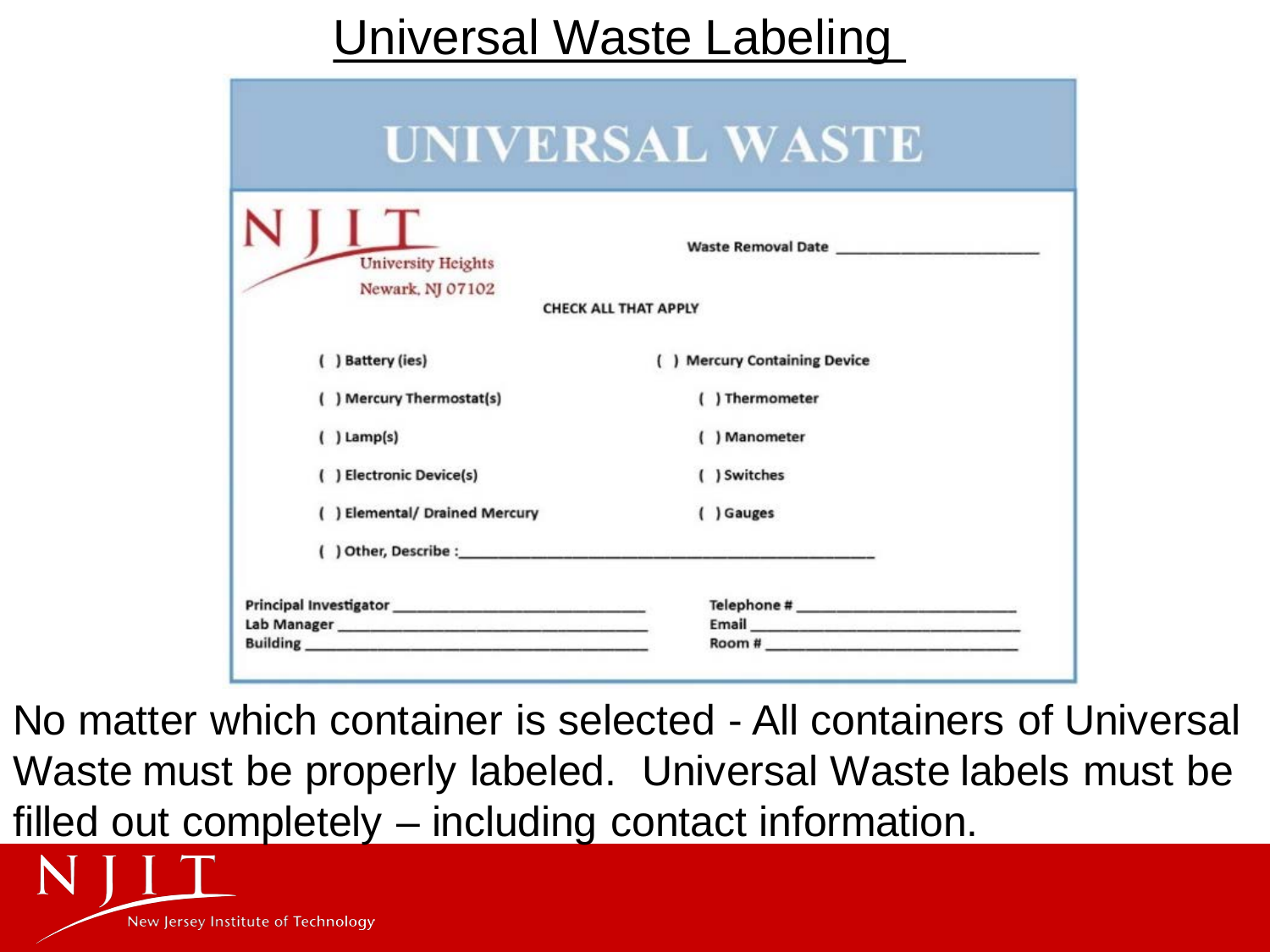- Another type of Universal Waste is Used Oil.
- Used Oil may be generated by laboratories when changing vacuum pump oil or by Physical Plant maintenance activities.
- Depending on size, Used Oil may be stored in a variety of closed head, screw top containers appropriate for liquid storage.









1-gallon screw top container 5-gallon screw top container

30-gallon closed 55-gallon closed head drum head drum

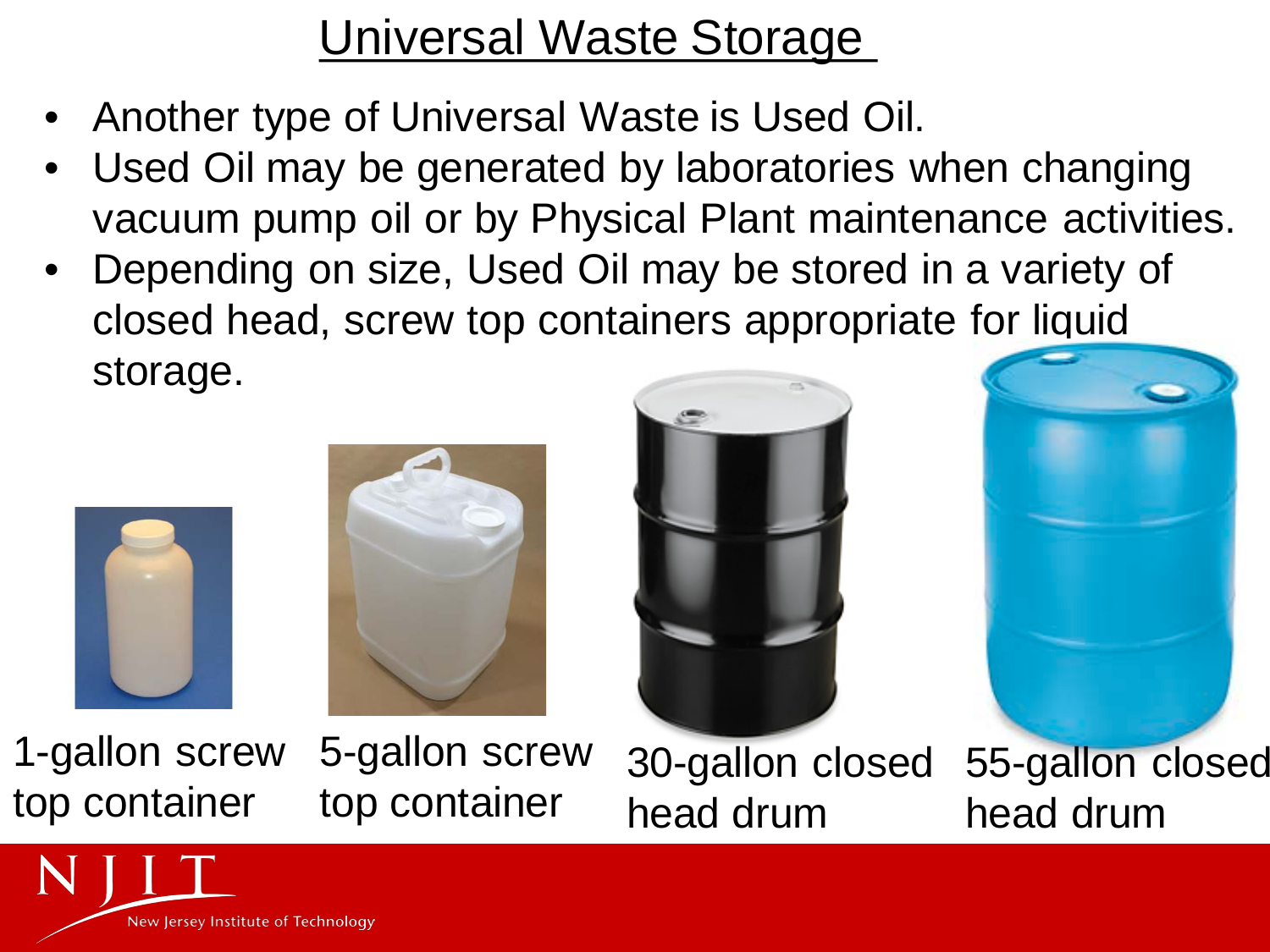#### Universal Waste Labeling

| <b>Used Oil</b>                              |                                      |  |  |  |  |  |
|----------------------------------------------|--------------------------------------|--|--|--|--|--|
| <b>New Jersey Institute</b><br>of Technology | Waste Removal Date                   |  |  |  |  |  |
| <b>General Information</b>                   |                                      |  |  |  |  |  |
| Principle Investigator: ____________________ | Telephone: ______________________    |  |  |  |  |  |
|                                              |                                      |  |  |  |  |  |
|                                              |                                      |  |  |  |  |  |
|                                              | University Heights, Newark, NJ 07102 |  |  |  |  |  |

No matter which container is selected - All containers of Used Oil must be properly labeled. Used Oil labels must be filled out completely – including contact information.

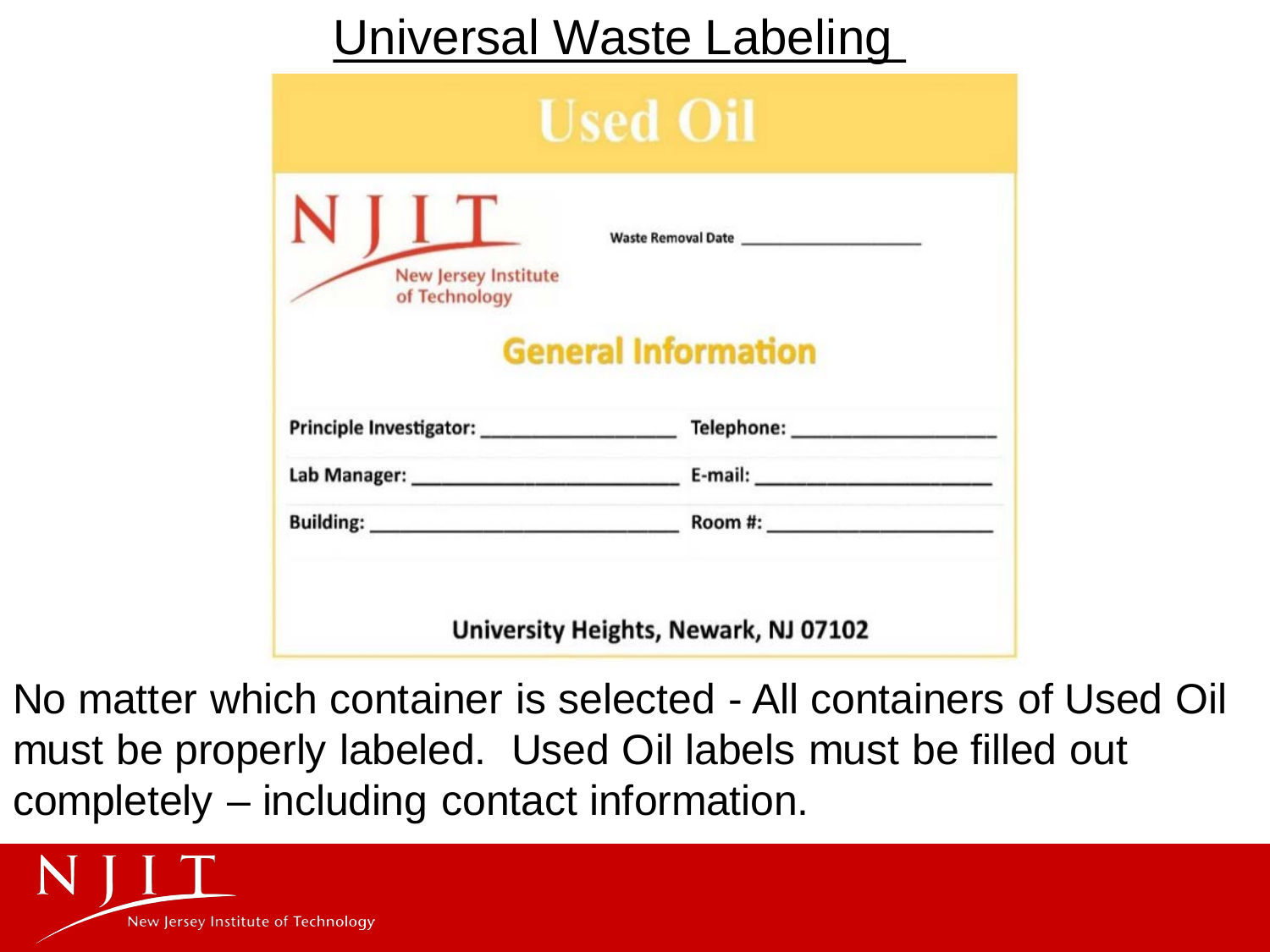#### Universal Waste Labeling

| <b>Used Oil</b>                                                            | UNIVERSAL WASTE                                                                                    |  |  |  |
|----------------------------------------------------------------------------|----------------------------------------------------------------------------------------------------|--|--|--|
| <b>Date <i>Compare</i></b><br><b>New Jersey Institute</b><br>of Technology | <b>CHECK ALL THAT APPLY</b>                                                                        |  |  |  |
| <b>General Information</b>                                                 | ( ) Battery (ies)<br>( ) Mercury Containing Device<br>( ) Mercury Thermostat(s)<br>( ) Thermometer |  |  |  |
| Telephone: (973) 596-3123<br><b>Department: Facilities Services</b>        | $( )$ Lamp(s)<br>( ) Manometer<br>( ) Switches<br>( ) Electronic Device(s)                         |  |  |  |
| <b>Building/Room:</b>                                                      | ( ) Elemental/ Drained Mercury<br>( ) Gauges<br>( ) Other, Describe :                              |  |  |  |
|                                                                            | Telephone: (973) 596 - 3123<br><b>Department: Facilities Services</b>                              |  |  |  |
| University Heights, Newark, NJ 07102                                       | <b>Building/Room:</b>                                                                              |  |  |  |

Department Specific Waste Labels are Available from EHS. These labels have been prepared for the Facilities Services Department.

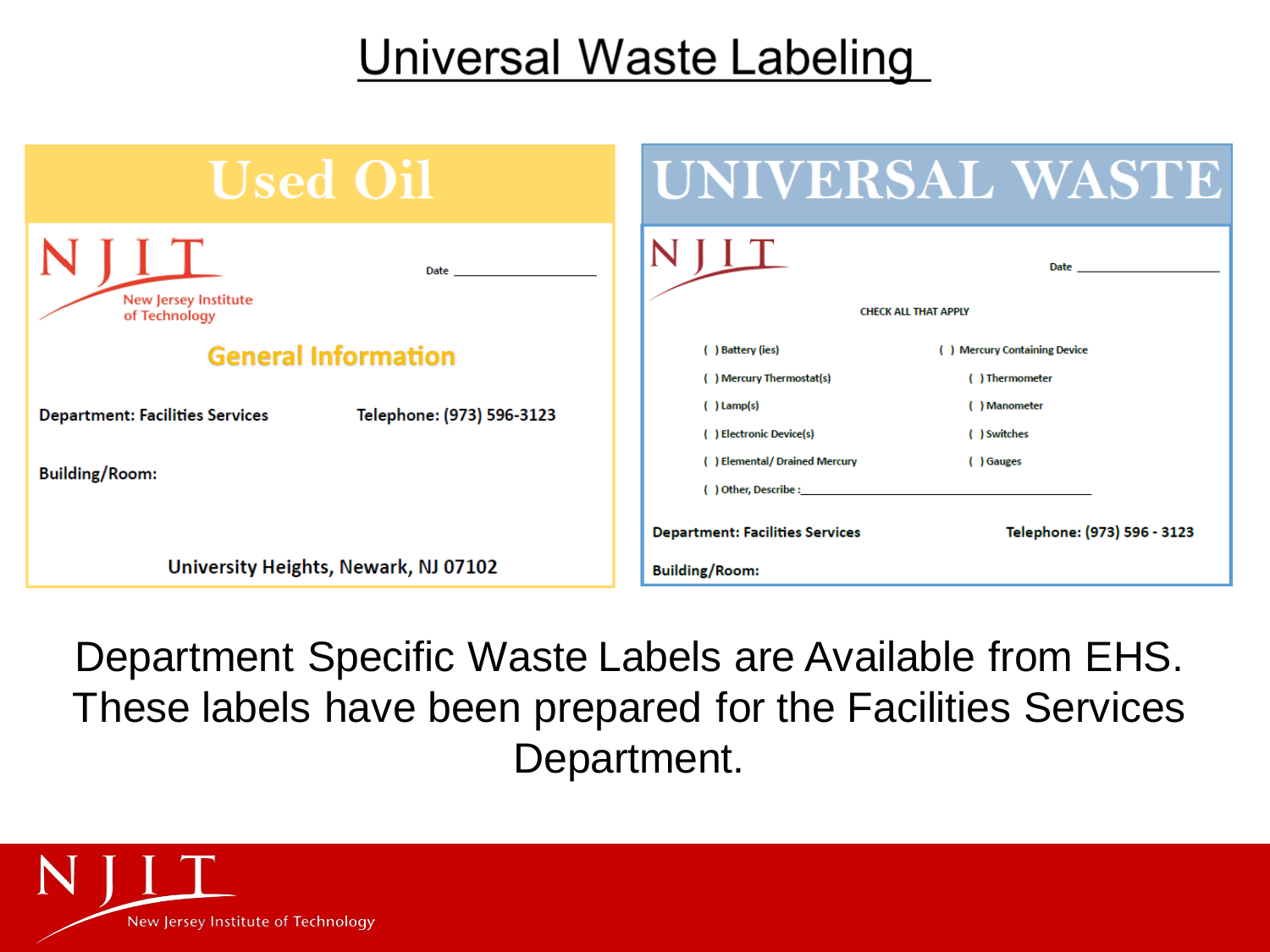#### Universal Waste Accumulation Areas

- Labs and shops should store Universal Waste in their designated waste accumulation area.
- Containers of Used Oil may be placed in the bin labeled flammable with other flammable, ignitable, and combustible materials. Most other types of Universal Waste (e.g., batteries and lamps) are considered toxic.
- Labs usually use small containers to store Universal Waste.
	- Typically 1 quart, 1 gallon, or 5 gallon containers
- Academic shops and Facility Maintenance shops will use larger containers to store Universal Waste
	- Typically 5 gallon, 30 gallon, or 55 gallon containers

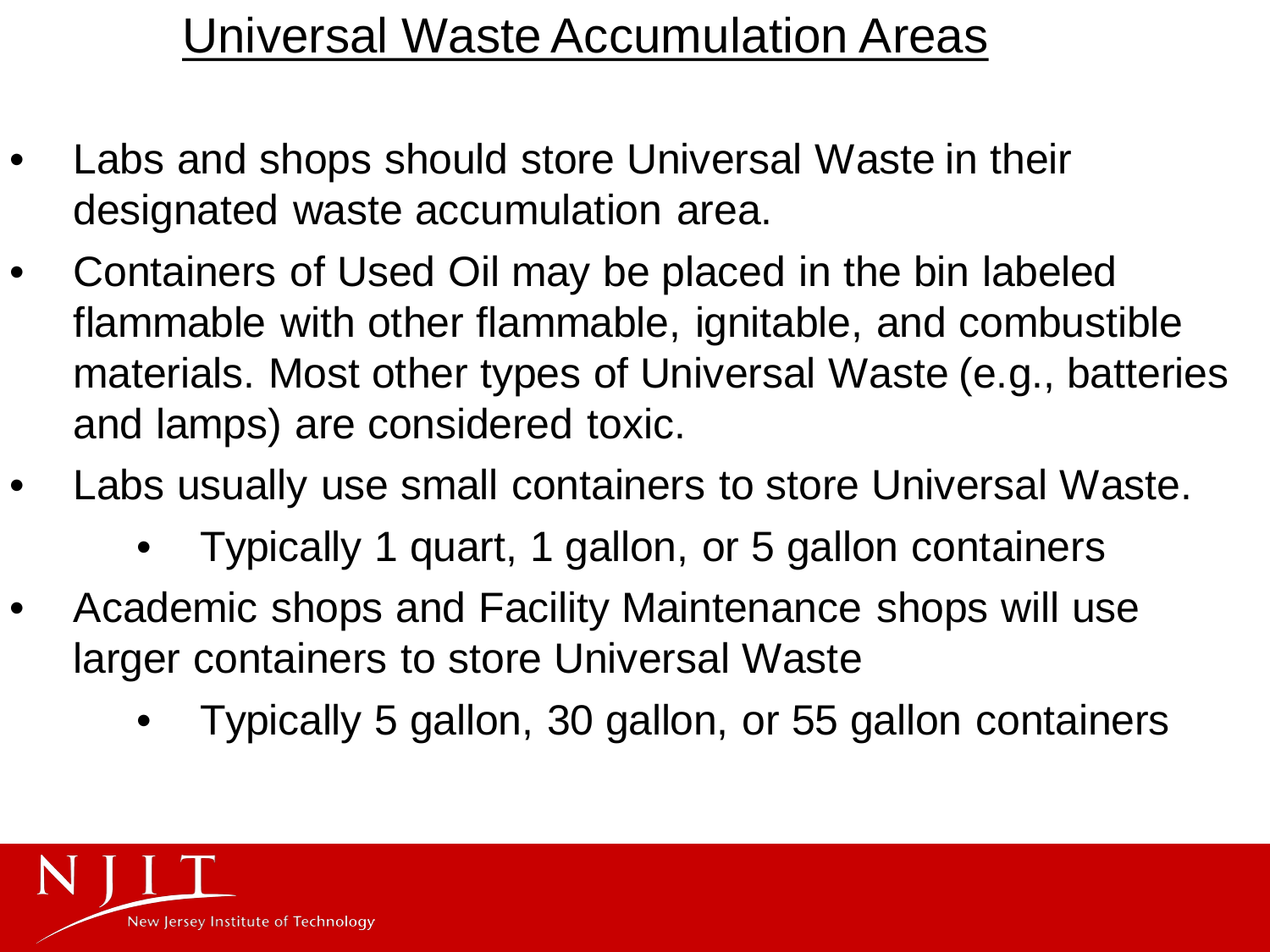## Universal Waste Accumulation Areas

- Several Universal Waste Accumulation Areas have been established for the storage of Universal Waste at NJIT
- Used Light Tubes: Stored in the basement of Cypress Hall
- Used Oil: Stored in the basement of Faculty Memorial Hall
- Batteries and Ballasts: Stored on the Tiernan Loading Dock
- Mercury Containing Equipment: Stored in the EHS cage on the Tiernan Loading Dock
- Oil Based Finishes: Stored in the Facilities Services Building
- Consumer Electronics: Stored in the Student Mall

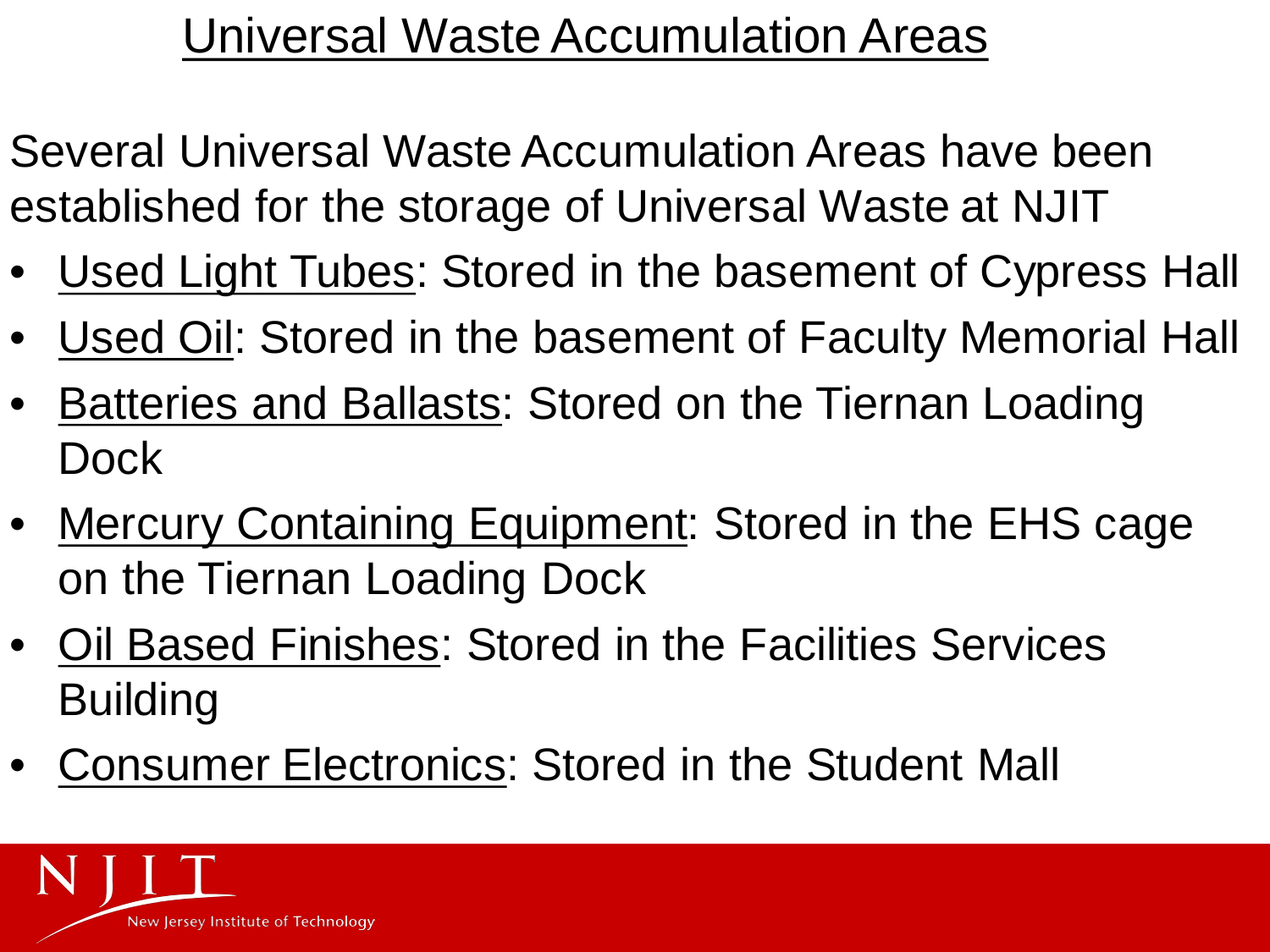## Universal Waste Accumulation Areas

- Containers of Universal Waste may be stored on site for up to 1 year.
- Individual containers of Universal Waste should be dated once waste is first placed in the container.
- Removal of Universal waste may be arranged by calling EHS at extension 3059.
- Alternatively, the waste removal request form, found on the EHS website, may be completed, attached to an e-mail, and sent to: [healthandsafety@njit.edu](mailto:healthandsafety@njit.edu)
- Similarly, replacement containers may be requested by completing the Waste Container Request Form, attach to an email, and send to: [healthandsafety@njit.edu](mailto:healthandsafety@njit.edu)

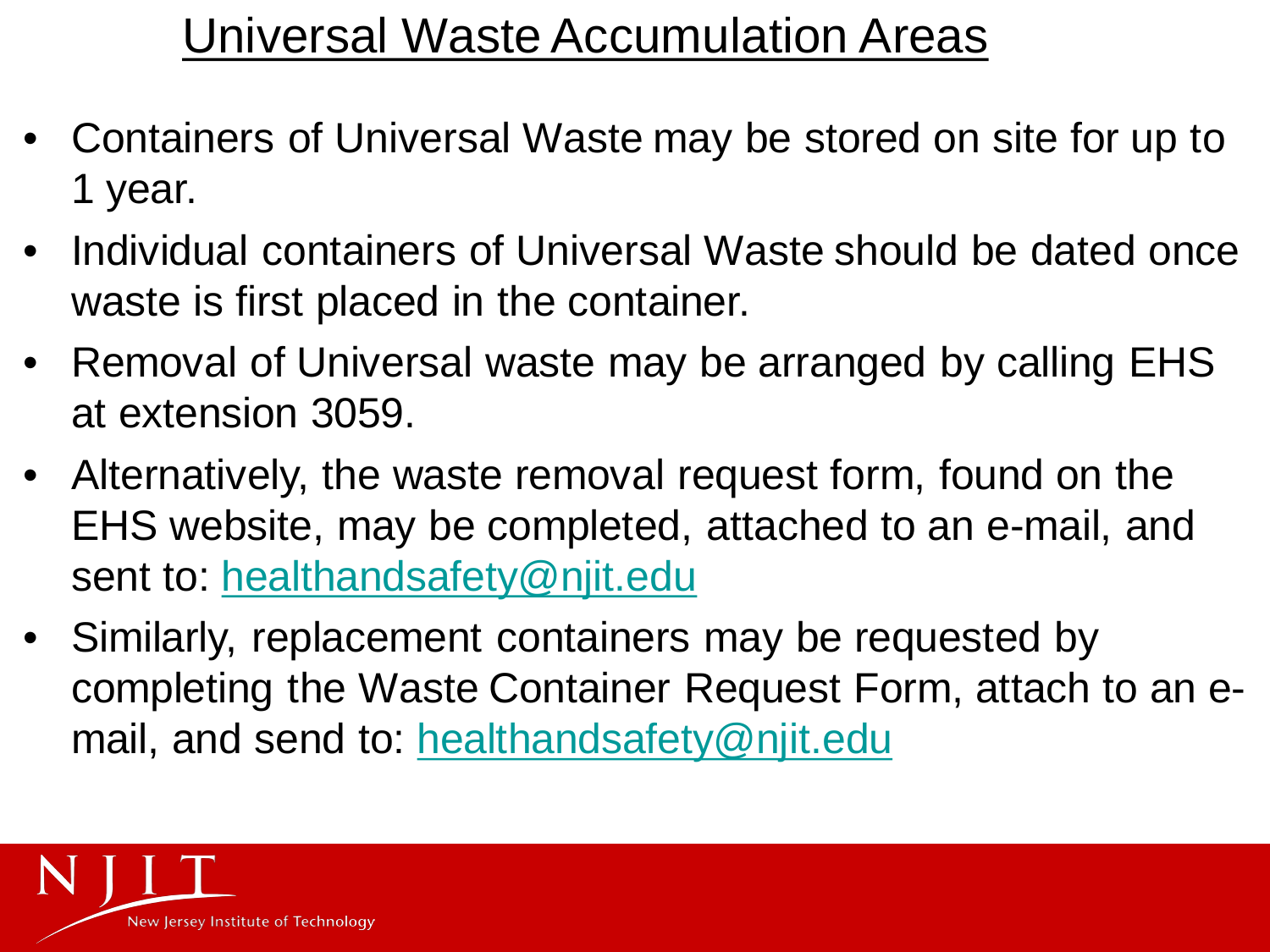

#### The Waste Removal Request Form may be completed, saved, and emailed to: [healthandsafety@njit.edu](mailto:healthandsafety@njit.edu) to facilitate the removal of Universal Waste from NJIT labs and shops.

|                                                                                                                        |                                                                                         |   | <b>Lab Contact Information</b> |                                                                                                                                                                                                                                                                                                                                                                                                                                                                                                                                                                            |                                                         |                                                                                                   |                      | Submittal Date: The Contract of the Submittal Date: |  |                     |                  |
|------------------------------------------------------------------------------------------------------------------------|-----------------------------------------------------------------------------------------|---|--------------------------------|----------------------------------------------------------------------------------------------------------------------------------------------------------------------------------------------------------------------------------------------------------------------------------------------------------------------------------------------------------------------------------------------------------------------------------------------------------------------------------------------------------------------------------------------------------------------------|---------------------------------------------------------|---------------------------------------------------------------------------------------------------|----------------------|-----------------------------------------------------|--|---------------------|------------------|
|                                                                                                                        |                                                                                         |   |                                |                                                                                                                                                                                                                                                                                                                                                                                                                                                                                                                                                                            |                                                         |                                                                                                   |                      |                                                     |  |                     |                  |
| Room:<br>the control of the control of the control of the control of the control of<br>Principal Investigator/Faculty: |                                                                                         |   |                                |                                                                                                                                                                                                                                                                                                                                                                                                                                                                                                                                                                            | This date reflects the date waste was submitted to EHS. |                                                                                                   |                      |                                                     |  |                     |                  |
|                                                                                                                        |                                                                                         |   |                                | Contact Information: University of the Contract of the Contract of the Contract of the Contract of the Contract of the Contract of the Contract of the Contract of the Contract of the Contract of the Contract of the Contrac                                                                                                                                                                                                                                                                                                                                             |                                                         | for hazardous waste determination. This date does not<br>represent the end of waste accumulation. |                      |                                                     |  |                     |                  |
|                                                                                                                        |                                                                                         |   |                                |                                                                                                                                                                                                                                                                                                                                                                                                                                                                                                                                                                            |                                                         |                                                                                                   |                      |                                                     |  |                     |                  |
| <b>Special Instructions:</b>                                                                                           |                                                                                         |   |                                |                                                                                                                                                                                                                                                                                                                                                                                                                                                                                                                                                                            |                                                         | FOR EHS USE ONLY:                                                                                 |                      |                                                     |  |                     |                  |
|                                                                                                                        |                                                                                         |   |                                |                                                                                                                                                                                                                                                                                                                                                                                                                                                                                                                                                                            |                                                         |                                                                                                   |                      |                                                     |  |                     |                  |
| ۰<br>٠<br>۰<br>٠                                                                                                       | should be included on waste label.<br>approximate percentage of each substance if known |   |                                | Waste will not be removed unless the following requirements are met:<br>Every waste container should have a NJIT waste label will all contents listed. Every item including water, solvents, and solid waste<br>All waste container should be closed, sealed and in good condition.<br>The waste labels are to be filled out completely including lab contact information, full name of all the chemical components and the<br>If known, concentration percentages of each substance should equal 100%.<br>Waste should be stored in designated waste storage area/s only. |                                                         |                                                                                                   |                      |                                                     |  |                     |                  |
|                                                                                                                        |                                                                                         |   |                                |                                                                                                                                                                                                                                                                                                                                                                                                                                                                                                                                                                            |                                                         |                                                                                                   |                      |                                                     |  |                     |                  |
|                                                                                                                        |                                                                                         |   |                                |                                                                                                                                                                                                                                                                                                                                                                                                                                                                                                                                                                            | <b>Type of Waste</b>                                    |                                                                                                   |                      | <b>Acutely</b>                                      |  |                     |                  |
| □                                                                                                                      | <b>Chemical</b>                                                                         | п |                                | <b>Biological/Medical</b>                                                                                                                                                                                                                                                                                                                                                                                                                                                                                                                                                  | п                                                       | Radiological                                                                                      | □                    |                                                     |  |                     | <b>Universal</b> |
|                                                                                                                        |                                                                                         |   |                                |                                                                                                                                                                                                                                                                                                                                                                                                                                                                                                                                                                            |                                                         |                                                                                                   |                      | Hazardous <sup>1</sup>                              |  | □                   |                  |
| #                                                                                                                      | <b>Container</b><br><b>Type:</b>                                                        |   | <b>Quantity/Size:</b>          | State of<br><b>Contents:</b>                                                                                                                                                                                                                                                                                                                                                                                                                                                                                                                                               |                                                         | <b>Location of</b><br><b>Waste:</b>                                                               |                      | <b>Contents:</b>                                    |  | <b>Hazard Type:</b> |                  |
| EX.                                                                                                                    | Plastic                                                                                 |   | $1/1$ pint                     | Liguid                                                                                                                                                                                                                                                                                                                                                                                                                                                                                                                                                                     |                                                         | <b>Under Fume Hood</b>                                                                            |                      | Methanol, Water                                     |  | <b>Flammable</b>    |                  |
|                                                                                                                        | <b>(See NJIT</b><br><b>Container</b><br><b>Request Form)</b>                            |   |                                | (Solid/Liquid)                                                                                                                                                                                                                                                                                                                                                                                                                                                                                                                                                             |                                                         | (Please be specific)                                                                              | (Please be specific) |                                                     |  |                     |                  |
| 1                                                                                                                      |                                                                                         |   |                                |                                                                                                                                                                                                                                                                                                                                                                                                                                                                                                                                                                            |                                                         |                                                                                                   |                      |                                                     |  |                     |                  |
|                                                                                                                        |                                                                                         |   |                                |                                                                                                                                                                                                                                                                                                                                                                                                                                                                                                                                                                            |                                                         |                                                                                                   |                      |                                                     |  |                     |                  |
|                                                                                                                        |                                                                                         |   |                                |                                                                                                                                                                                                                                                                                                                                                                                                                                                                                                                                                                            |                                                         |                                                                                                   |                      |                                                     |  |                     |                  |
|                                                                                                                        |                                                                                         |   |                                |                                                                                                                                                                                                                                                                                                                                                                                                                                                                                                                                                                            |                                                         |                                                                                                   |                      |                                                     |  |                     |                  |
|                                                                                                                        |                                                                                         |   |                                |                                                                                                                                                                                                                                                                                                                                                                                                                                                                                                                                                                            |                                                         |                                                                                                   |                      |                                                     |  |                     |                  |
| 2                                                                                                                      |                                                                                         |   |                                |                                                                                                                                                                                                                                                                                                                                                                                                                                                                                                                                                                            |                                                         |                                                                                                   |                      |                                                     |  |                     |                  |
|                                                                                                                        |                                                                                         |   |                                |                                                                                                                                                                                                                                                                                                                                                                                                                                                                                                                                                                            |                                                         |                                                                                                   |                      |                                                     |  |                     |                  |

NJIT WASTE REMOVAL REQUEST FORM



lsafety/sites/environmentalsafety/files/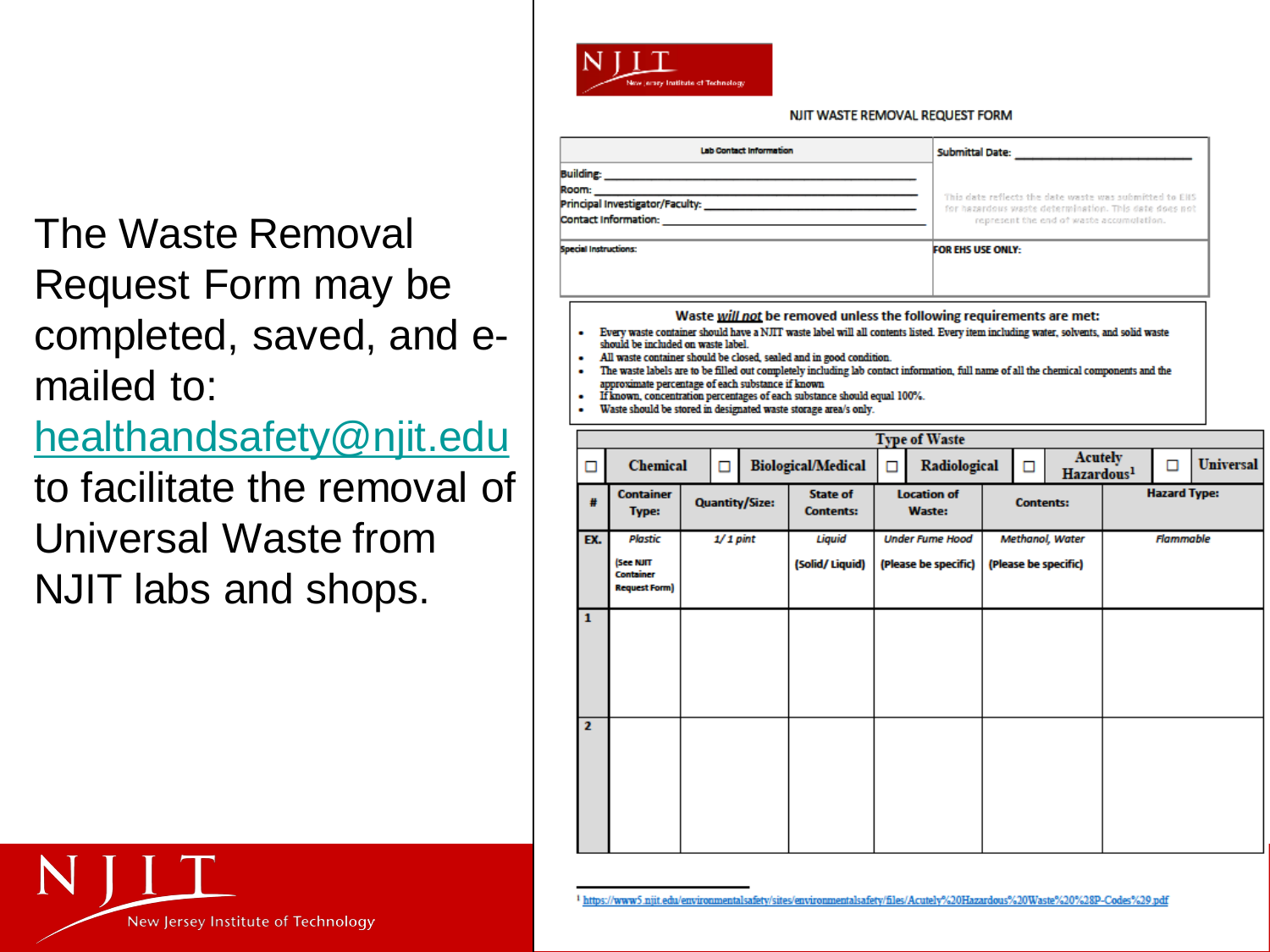

#### NJIT WASTE CONTAINER REQUEST FORM

Page 1 of 2

The Waste Container Request Form may be completed, saved, and emailed to:

[healthandsafety@njit.edu](mailto:healthandsafety@njit.edu)

to facilitate the delivery of replacement containers and labels from EHS.

| Lab Contact Information                                                                                     | <b>Submittal Date:</b>                                                                                                                                      |  |  |  |
|-------------------------------------------------------------------------------------------------------------|-------------------------------------------------------------------------------------------------------------------------------------------------------------|--|--|--|
| Building:<br>Room:<br>Principal Investigator/Faculty:<br>Contact Information: New York Contact Information: | This date reflects the date waste was submitted to EHS for<br>hazardous waste determination. This date does not represent the<br>end of waste accumulation. |  |  |  |
| Special Instructions:                                                                                       | <b>FOR EHS USE ONLY:</b>                                                                                                                                    |  |  |  |

**Waste Container Request** 

Please check all that apply. Indicate Size and Quantity needed. Ensure all containers requested are compatible with the waste materials being generated.

Example: Corrosive Materials should not be stored in Steel drums regardless of concentration Example: Liquids should never be stored in Fiber drums.

| <b>Plastic</b>                                                                                                                                        | <b>Plastic</b>                                                                                               | <b>Plastic</b><br><b>Screw-Top</b>                                     | <b>Plastic</b>                                                                                                                                                                                                                                                                                                        | <b>Steel</b>                                                                                                                                                                | <b>Plastic</b><br>Drum<br>Liner/Bag                                                                                                                                                 | <b>Fiber Lined</b><br><b>Biological</b><br><b>Waste Box</b><br>$-48$                              | <b>Plastic</b><br><b>Sharps</b><br>Container                                                    | Fiber                                                                                                          |
|-------------------------------------------------------------------------------------------------------------------------------------------------------|--------------------------------------------------------------------------------------------------------------|------------------------------------------------------------------------|-----------------------------------------------------------------------------------------------------------------------------------------------------------------------------------------------------------------------------------------------------------------------------------------------------------------------|-----------------------------------------------------------------------------------------------------------------------------------------------------------------------------|-------------------------------------------------------------------------------------------------------------------------------------------------------------------------------------|---------------------------------------------------------------------------------------------------|-------------------------------------------------------------------------------------------------|----------------------------------------------------------------------------------------------------------------|
| Size/Quantity<br>1 Pint<br><b>Quantity</b><br><b>Requested</b><br>1 Quart<br>Quantity<br><b>Requested</b><br>1 Gallon<br>Quantity<br><b>Requested</b> | Size/Quantity<br>1 Gallon<br><b>Quantity</b><br><b>Requested</b><br>5 Gallon<br>Quantity<br><b>Requested</b> | Size/Quantity<br>5 Gallon<br><b>Quantity</b><br><b>Requested</b>       | Size/Quantity<br>30 Gallon<br>Quantity<br><b>Requested</b>                                                                                                                                                                                                                                                            | Size/Quantity<br>30 Gallon<br><b>Quantity</b><br><b>Requested</b>                                                                                                           | <b>Type/Quantity</b><br>30 Gallon<br><b>Quantity</b><br><b>Requested</b><br>5 Gallon<br>Quantity<br><b>Requested</b><br>Small<br><b>Ziplock Bag</b><br>Quantity<br><b>Requested</b> | Quantity<br><b>Quantity</b><br><b>Requested</b><br>*Includes<br>Red<br><b>BioHazard</b><br>$Bag*$ | Size/Quantity<br>Small<br>Quantity<br><b>Requested</b><br>Large<br>Quantity<br><b>Requested</b> | Size/Quantity<br>15 Gallon<br><b>Quantity</b><br><b>Requested</b><br>30 Gallon<br>Quantity<br><b>Requested</b> |
| <b>Contents:</b>                                                                                                                                      | <b>Contents:</b><br><b>SOLDS ONLY</b>                                                                        | <b>Contents:</b>                                                       | <b>Contents:</b>                                                                                                                                                                                                                                                                                                      | <b>Contents:</b>                                                                                                                                                            | <b>Contents:</b>                                                                                                                                                                    | <b>Contents:</b><br><b>SOLIDS ONLY</b>                                                            | <b>Contents:</b><br><b>SOLIDS ONLY</b>                                                          | <b>Contents:</b><br><b>SOLIDS ONLY</b>                                                                         |
| <b>Used Oil</b><br><b>CALLER</b><br>University Region, Bossello, BRITI CO.                                                                            | ட                                                                                                            | <b>HAZARDOUS WASTE</b><br>What decomps, management of subsets that are | <b>ELECTROPHORESIS WASTE</b><br>NILI<br><b>Wede Bernard Eate</b><br><b>Bara of Company </b><br>Cl siquiditasme<br>Gold Wome<br><b>Ouried Countury</b><br><b>PERMITER</b><br>Contractor<br><b><i><u>Right</u>ion Island</i></b><br>C Networking<br><b>ISSA</b><br>http://<br>http://<br>politica algoriano.<br>Ferrare | NILI<br><b>Sign</b><br><b>WELL BUY ER</b><br><b>Longitude</b><br><b><i><u>Temperature</u></i></b><br>Dealer<br>( ) if we now between<br>La compete poster<br><b>COLLEGE</b> | <b>UNIVERSAL WASTE</b><br><b>DELIVERED</b><br>L'experience<br><b>Light County</b><br>1.5 8.999<br>$-0.000$<br><b>County</b><br>$\frac{1}{2}$                                        | <b>NON-HAZARDOUS WASTE</b><br>$N \parallel L \perp$<br><b>Indicate Text and</b><br><b>Lington</b> | нц                                                                                              | <b>Biological Waste</b><br><b>CONTRACTOR</b>                                                                   |



Please check all labels needed and quantity requested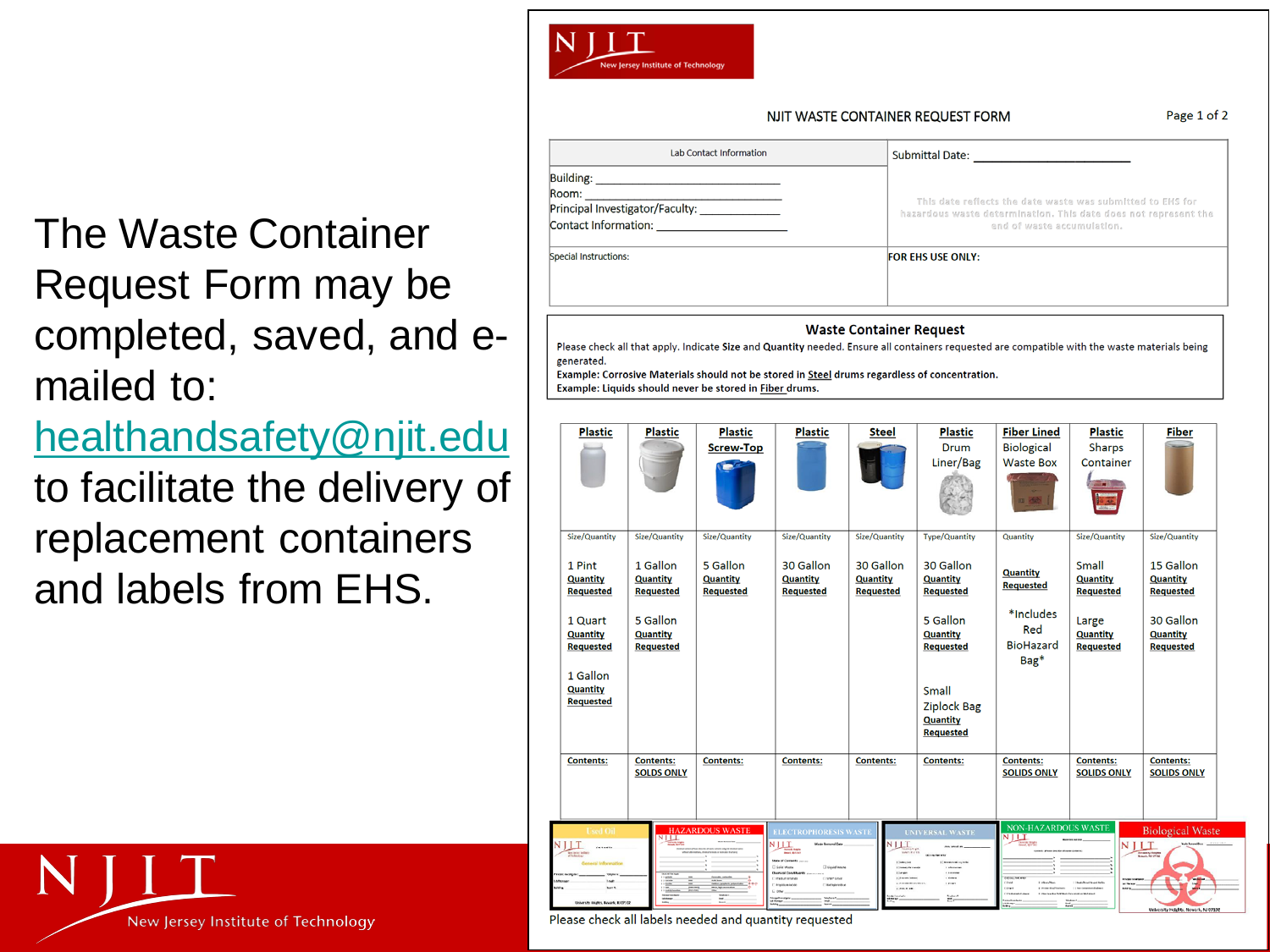#### **Examples of Universal Waste Management**



#### Improper accumulation and storage of fluorescent light tubes



#### Light tubes properly packaged and labeled as Universal Waste

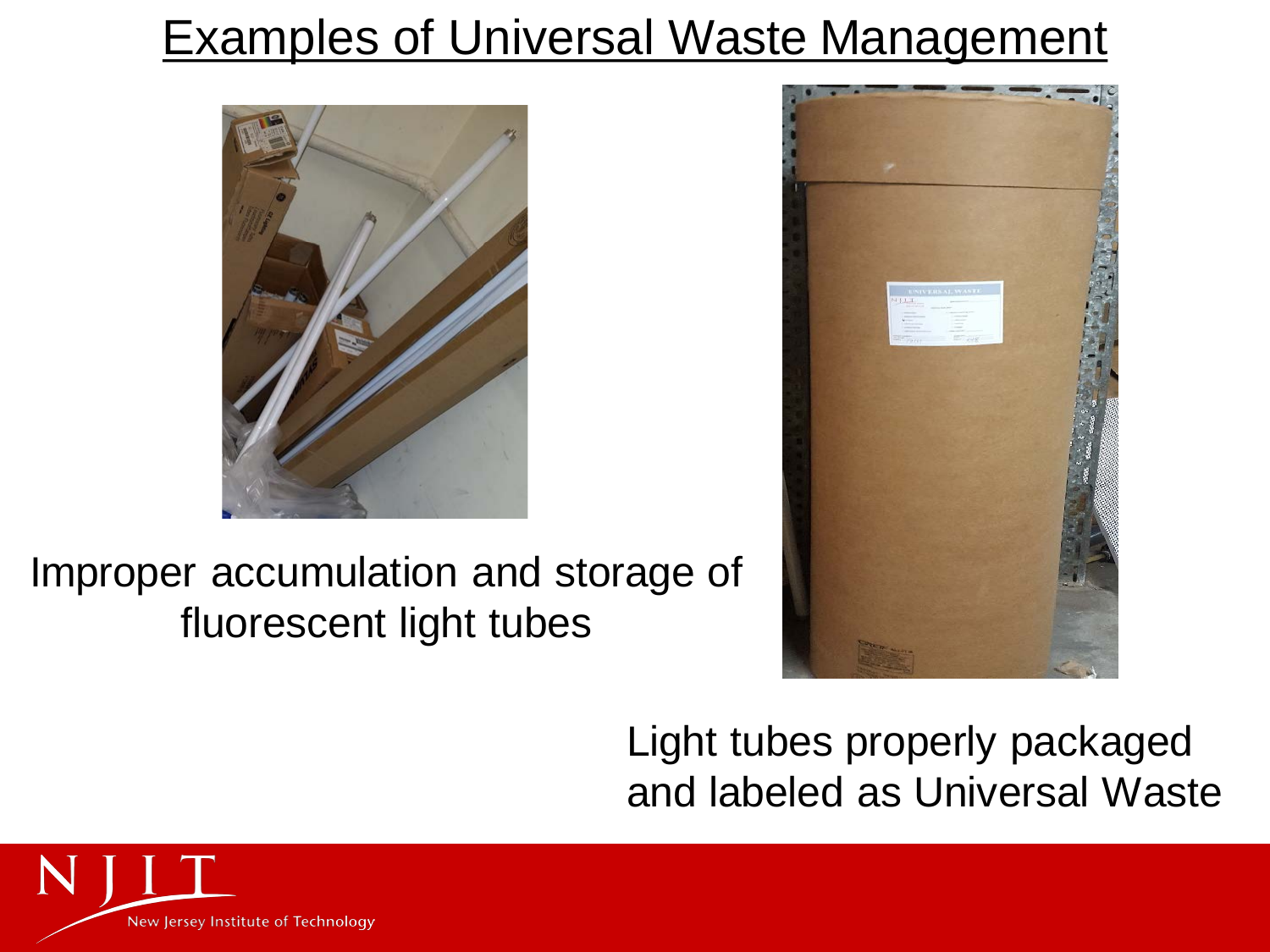## Universal Waste Management Used Oil Storage - Basement FMH



Unlabeled and Unsealed Drum of Used Oil



Properly Labeled and Sealed Drum of Used Oil

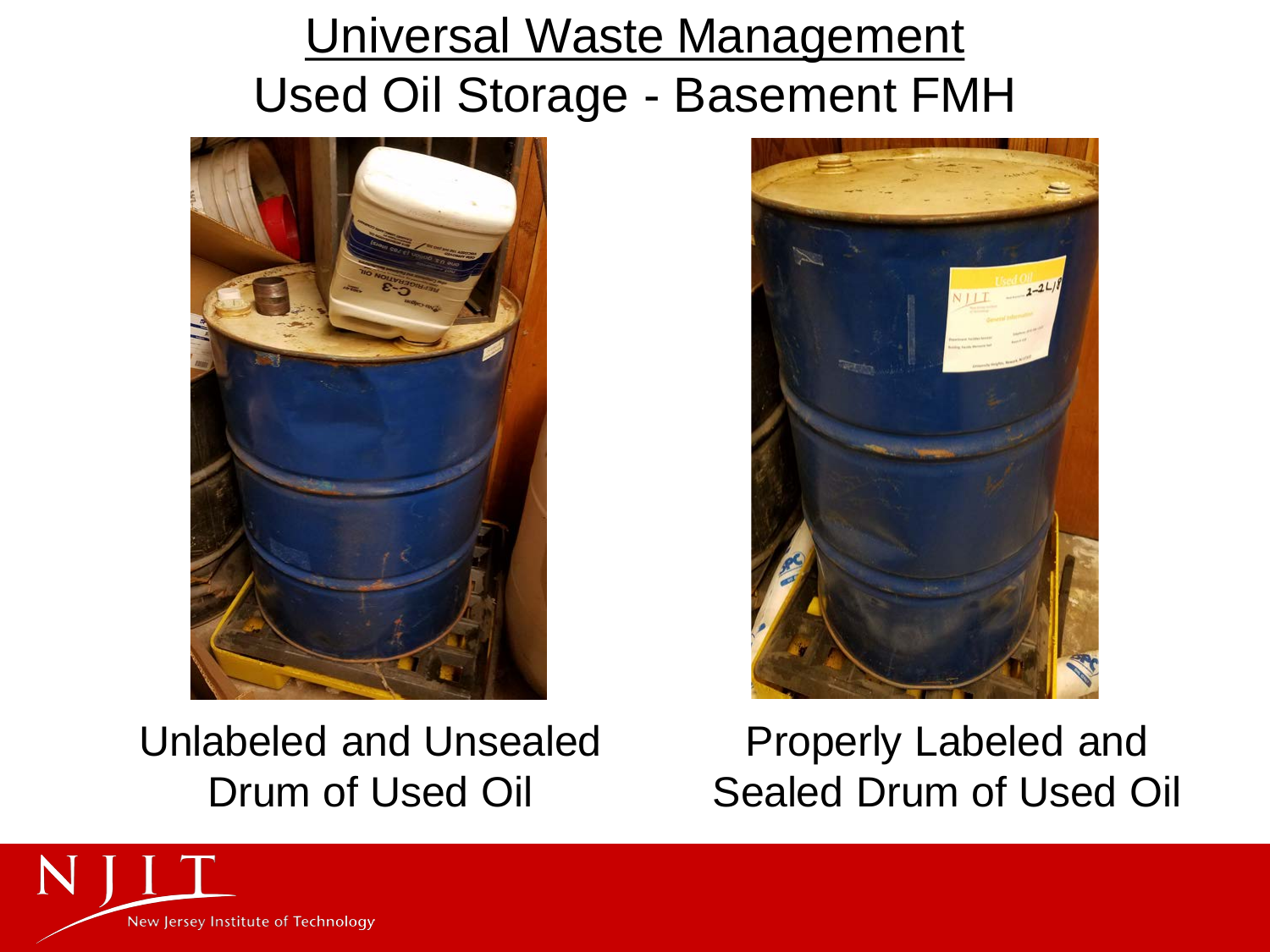#### Universal Waste Storage Area Cypress Hall - Basement



Properly packaged, labeled, and stored lamps and electronics

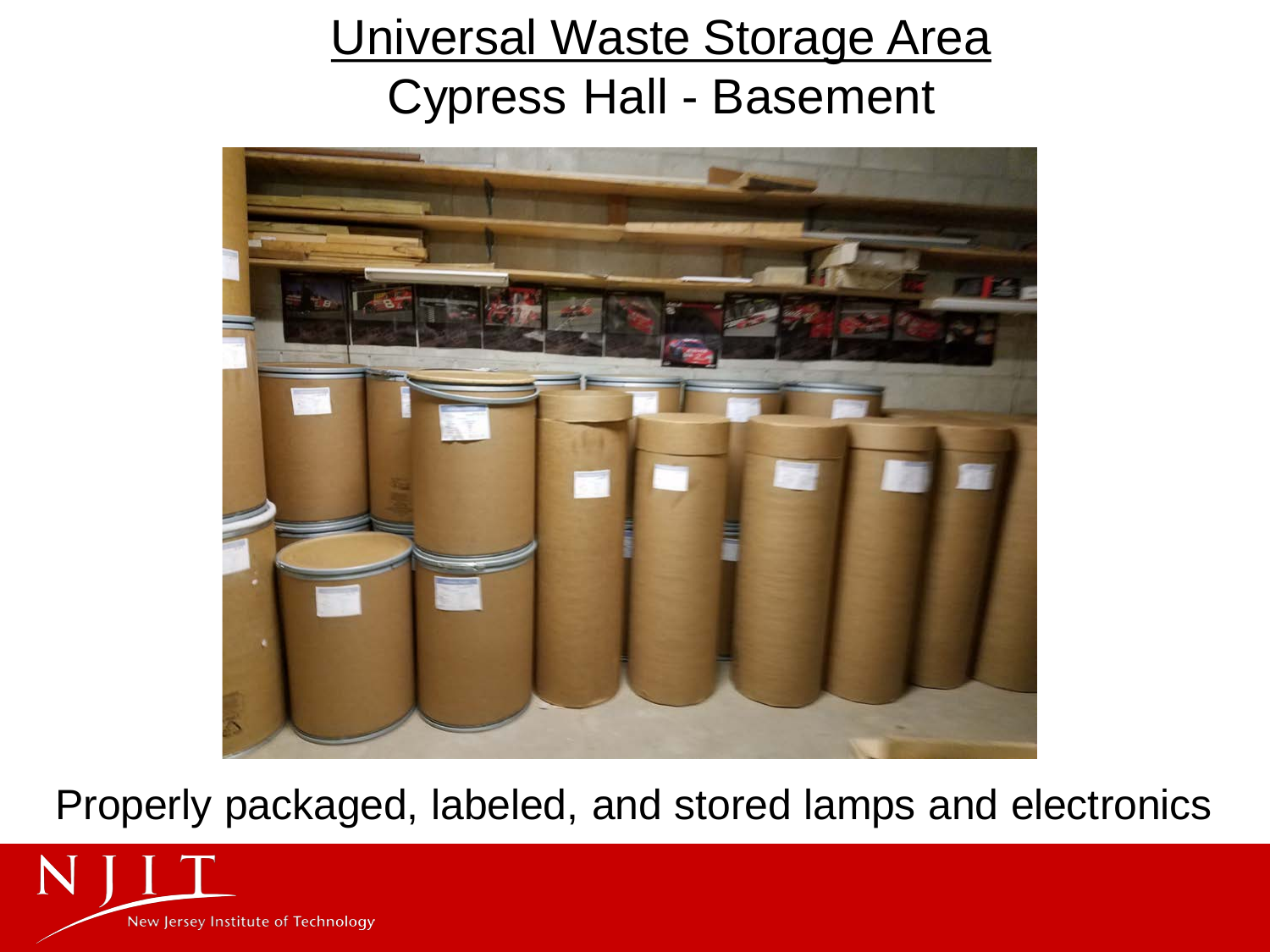# **NJIT Environmental Health and Safety (EHS) Department**

# **Contact Us: https://www5.njit.edu/environmentalsafety/ 973-596-3059 [healthandsafety@njit.edu](mailto:healthandsafety@njit.edu)**